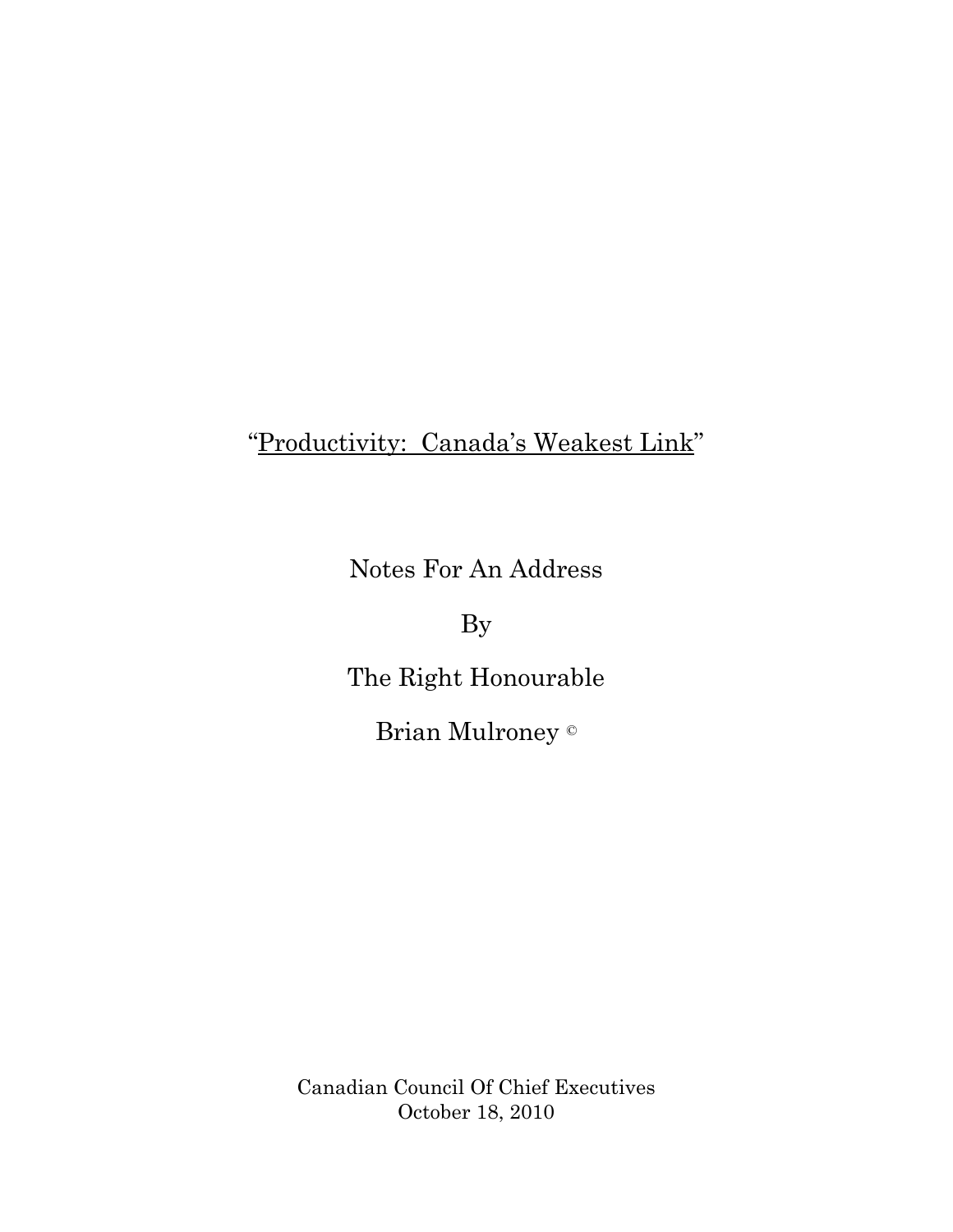**Notwithstanding last week's UN vote, which was unfortunate and disappointing, this has been a good year for Canada, beginning with the stunning, golden performances of Canadian athletes in the Vancouver Olympics. We have weathered the Great Recession better than all of our G-8 colleagues and, in the summer, Canada hosted back to back G-8 & G-20 Summits, using our strong financial position to advantage in shaping a broader consensus on global recovery.**

**These are a genuine source of pride and optimism but should not be a basis for complacency. As CEO's, you each know that serious risks persist. Vigilance, creativity and innovation are essential to a prosperous future for Canada.**

**Today, I want to share with you some ideas on what we could do to help our prospects for success.**

**I want to focus specifically on a topic all too familiar to you – our lagging productivity performance. In fact, in remarks this year Bank of Canada Governor Mark Carney "chastised Canadian companies for being too timid and not investing enough in the future." He said the government had done its job by "creating the conditions needed for a productivity renewal" and the time had come for business to follow through. Finance Minister Jim Flaherty and Industry Minister Tony Clement can take some considerable pride in this new reality.**

**Canada ranks only 17th in productivity performance among OECD countries. More pointedly, business productivity was 75% of that in the U.S. in 2007 compared to 90% in the 1990's.**

**Over the last ten years, Canadian productivity growth has been around one percent annually compared to two percent in the U.S. This is not a formula for success.**

**It is possible to quibble about the actual statistics, because the inputs vary depending on the make up of individual economies, the rate of employment, etc.. But, by any measure, the trend is troubling and needs attention and not just from government.**

**It will require a concerted partnership by government and the private sector. Creative approaches by business to help solve public policy challenges must be part of the productivity solution because as the Chairman of the Royal Bank said over 30 years ago, "productivity is what a nation lives on and it's all it lives on."**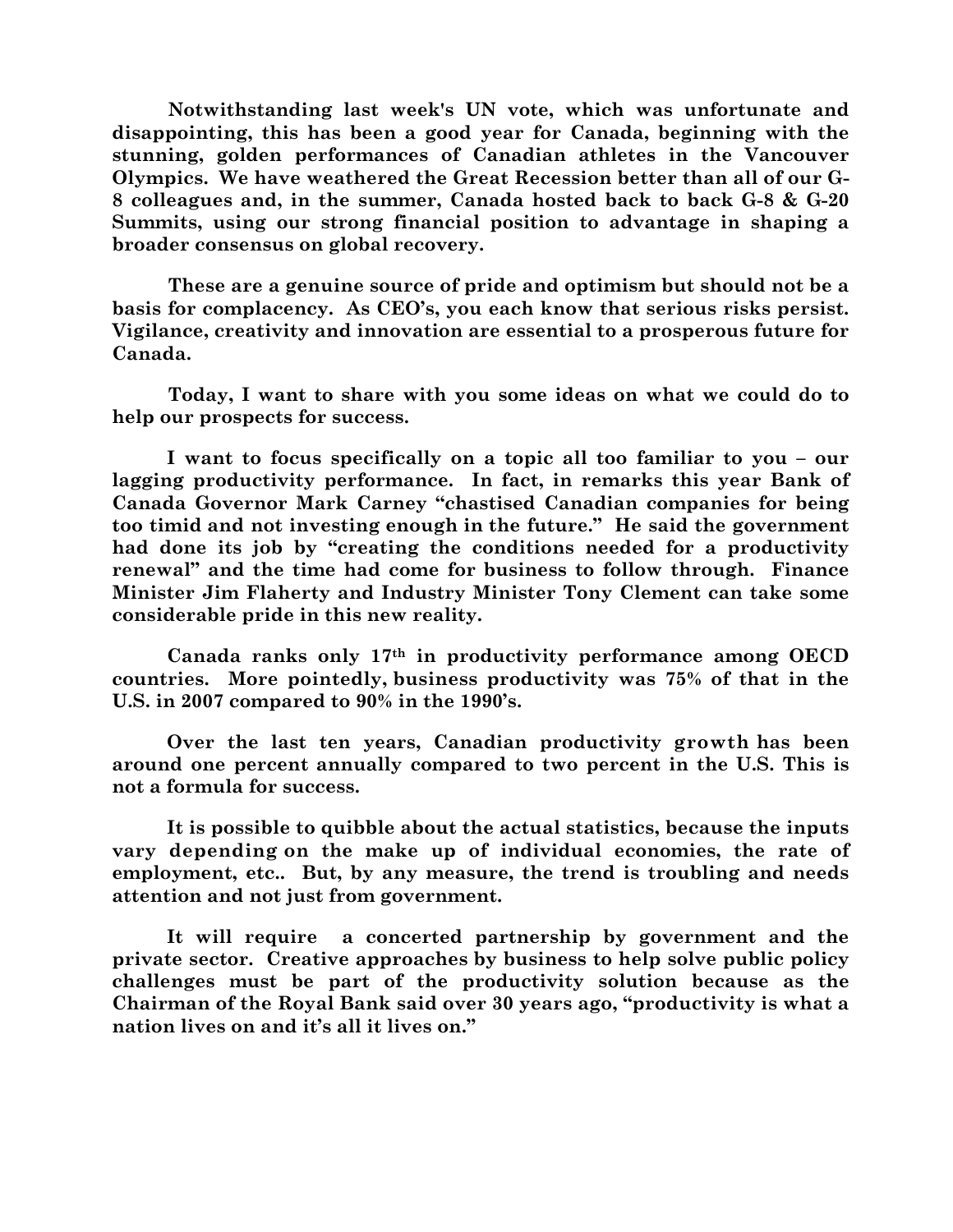**1. First and foremost, we need to keep our fiscal house in order. Over the past twenty-five years governments with different political stripes established an impressive framework of policies that served us well during the recent recession. It began with the Progressive Conservative Government that introduced Free Trade with the U.S. and NAFTA, the elimination of the Manufacturers Sales Tax and introduction of the GST, policies for low and stable inflation, financial regulatory reform and a wave of privatizations and deregulations. It was followed by a Liberal Government led by Prime Minister Chrétien that initiated a dramatic policy of deficit reductions, huge investments in university research and significant advances in R&D generally. This was followed by the present Conservative Government with its highly beneficial changes to corporate and personal taxes.**

**It was the continuum of sensible and effective policy under 3 different governments - avoiding the erratic policy lurches of the past - that changed Canadian attitudes and provided the solid economic foundation on which Prime Minister Harper was able to stand earlier this year.**

**For example, between 1999 and 2009 Canada recorded the highest growth in income per capita in the G7 and the second highest GDP growth per capita.**

**Canada entered the recession with the lowest debt-to-GDP ratio in the G7. After the recession, Canada will still have the lowest debt-to-GDP ratio in the G7, and by an even wider margin. In 2010, the IMF estimates that Canada's debt-to-GDP ratio will be approximately 31 per cent compared to the US ratio of almost 67 per cent, 75 per cent in the UK and in Japan, 115 per cent. Their ratios will continue to climb, while Canada's should begin falling in 2011.** 

**Each of these policy initiatives received consistent support from the CCCE and your predecessor organization, the BCNI. That support was and is indispensable to the discipline required from government. And we will need similar examples of courage and conviction to bolster our fiscal foundation against future pressures from an aging population and from increasing health costs, impacted by the same demographic trend.** 

**You as business leaders have a responsibility to help stimulate a rational discussion on how Canada can best meet these challenges. It seems to me that, on health care for instance, we need to strike a better balance between the intrinsic value of universal coverage for basic medical service and the readiness indeed, the capacity of Canadians to pay the necessary taxes to support the system.**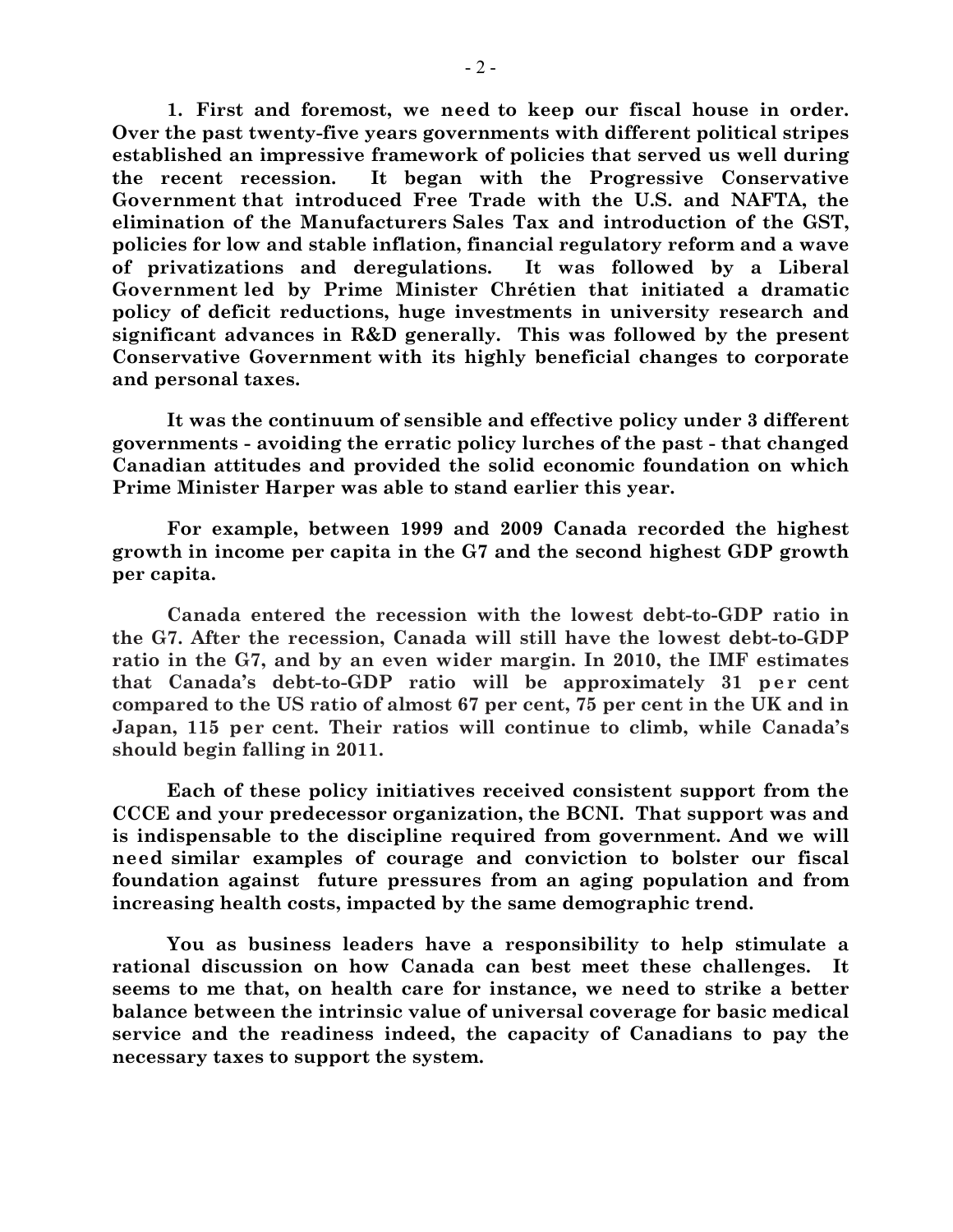**The OECD, not exactly known for radical analyses, recently concluded that, because our health care system is not sustainable in its current form, some form of user fees and greater scope for competition within the system will be necessary.**

**The current federal/provincial funding formula ends in 2014. A serious, adult discussion is called for and I believe a Blue Ribbon panel of medical and financial experts could provide a sensible framework for the debate and for the decisions needed. Not surprisingly, the fundamental assumptions on which Justice Emmet Hall based his recommendations for Medicare almost 50 years ago have changed and we need to adapt accordingly.** 

**2. We need to maintain Canada's position as an attractive place for investment and, as the MacDonald-Laurier Institute recently observed, with a specific corporate tax advantage vis-à-vis the U.S. This was actually a prescription advocated by Laurier more than a century ago. It is equally valid today.**

**Tax in Canada on new business investment is now the lowest among G-7 countries. We need to preserve and strengthen that advantage.**

**When it comes to taxes we need, above all, to sustain a powerful, competitive edge for Canada vis-à-vis the U.S. You as business leaders need to take better advantage of that tax benefit and our strong dollar to replace capital stock and invest in advanced technology, machinery and equipment. We need to be more competitive to bolster future prosperity. It is that straight forward.** 

**Important studies have advocated greater liberalization of foreign investment - where we currently are ranked at the wrong end by the OECD. Canada ranked 29th among OECD countries (more restrictive than Turkey, which I visited earlier this year.) Particular attention should be given to telecommunications and transportation industries, and possibly to the financial sector as well.** 

**3. The quality and quantity of labour or human capital is a major driver of productivity. Here, Canada's track record is decidedly mixed. We rank highly in terms of the share of population with post-secondary education and we are among the OECD leaders in the funding of higher education R&D. And yet, there is less collaboration on R& D between business and public research institutions. That gap needs to be filled. Businesses large and small need to take more advantage from the much improved research capacity of our post-secondary institutions. I encourage you to build closer relationships and try to harness this capacity to facilitate longer term business opportunities. If you engage professors and students more in addressing your challenges, their graduates will be better able to contribute to your success.**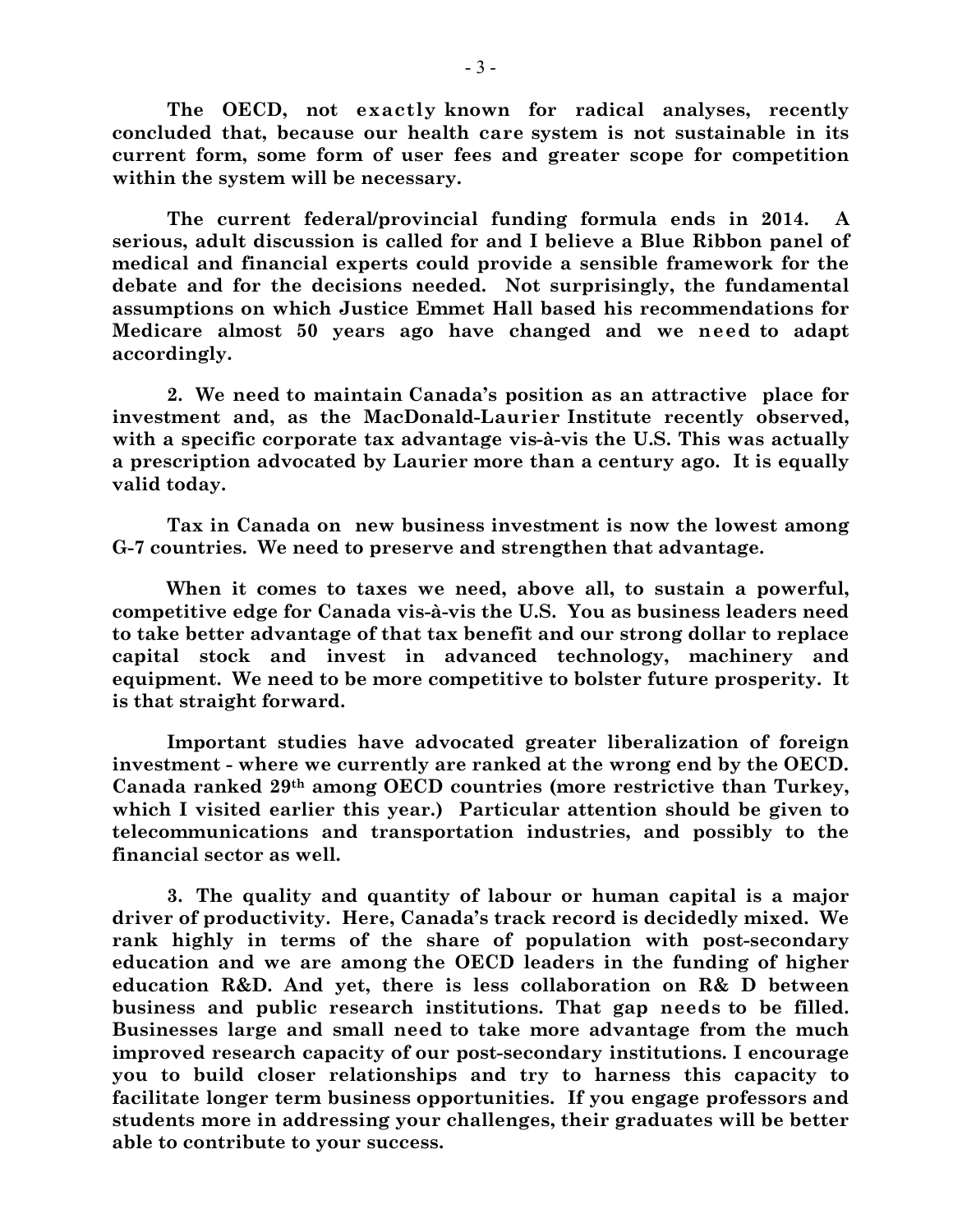**We have a higher high school graduation rate than the U.S. but a lower ratio of university graduates than the U.S. and a lower proportion as well of graduates with advanced degrees in science and engineering. As Roger Martin of the Rotman School of Management has observed,** *t***he managerial class in Canada also falls sharply behind the U.S. in terms of education. Well under 40 percent of Canadian managers have a university degree while close to 60 percent of US managers have a bachelor's degree or higher. This is something your companies should address more urgently. Seek to hire experienced managers who have a vision for the future and are driven to seek competitive advantage through innovation.**

**There are some unavoidable realities on the human capital front. We do have an aging population and, regrettably, the two fastest growing segments of our population – the aboriginal and new immigrant communities - are the least equipped with skills needed to improve productivity.**

**Former Prime Minister Paul Martin is doing highly commendable work to spur better education and more entrepreneurial outlets for aboriginals but much more is needed. Talk of property rights on reserves is a constructive step in the right direction and needs more support. We need to ask whether 19th century policies are serving the interests of the aboriginals or the country. I believe that the role of aboriginals in Canada should be a more prominent concern and focus for action by the CCCE.**

**On immigration, we should enhance our reputation as an openminded and compassionate nation. But it is also time for reform, adding provisions that would enable us to attract more who can make a constructive contribution to Canada and serve the employment needs of our key economic sectors. We need more, younger (better-educated) immigrants and we need a faster process for validating legitimate educational credentials from immigrants. Our educational facilities are rapidly becoming second to none. They should be used to attract and retain global talent. We should also look at ways to support immigrants to start businesses aimed at trade with their native countries.**

**4. Equally important as a driver of productivity is the quantity and quality of physical capital. Another hard reality is that we have a much higher ratio of small businesses in Canada than in the U.S. and small firms (while popular politically) are generally less productive than larger firms. That is a fact.**

**Canada's small businesses are extremely important job creators and are more capital intensive than those in the U.S. but invest less in manufacturing equipment and in new technologies. We are regarded as technology imitators, not innovators. Small businesses invest more in buildings than in IT.**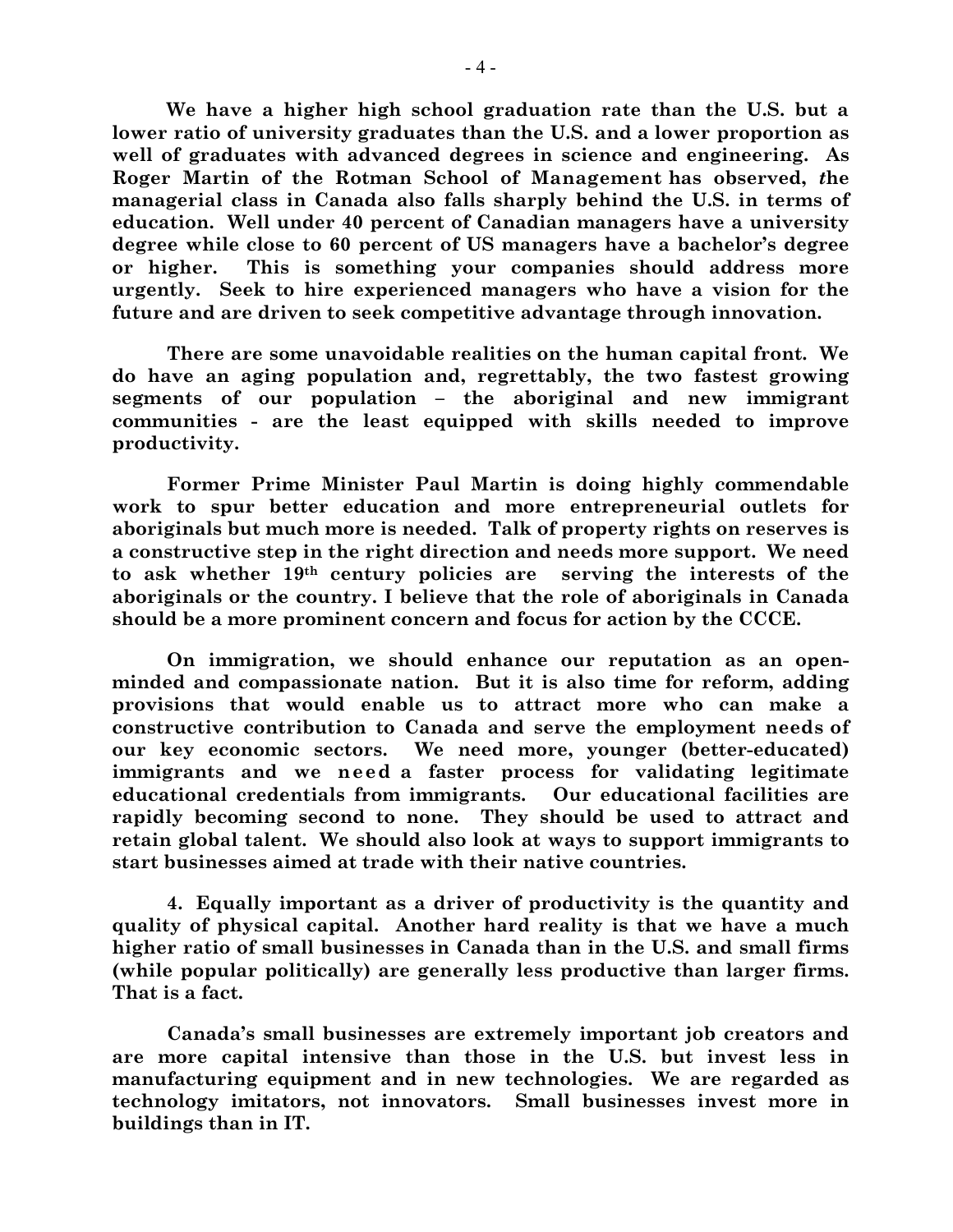**They need to shift the focus from cost minimization to the creation of additional value by engaging with suppliers and customers to better understand their needs and constraints. I know the adage "listen to your customer" is not new but, in today's fast-moving world, it is more relevant than ever.** 

**The real breakthrough on productivity will be innovation created by companies. In fact, more than 2/3 of productivity growth will come from product and process innovation. We cannot ride on our resources forever and must rise to the challenge of a rapidly transforming and much more competitive global economy.** 

**Because of the smallness of small business in Canada few are able to take advantage of the tax credit program available for R&D.**

**One thing is clear. The policies now in place provide \$6.9 billion in benefits for research and innovation in 2009-10 but they are not delivering the expected dividends. The rate of business or private sector R&D places us at the lower end of the OECD scale. Canada ranked 16th among OECD countries in 2008 on business spending on R&D as a share of GDP. Canada holds just 1.36% of Patents filed worldwide compared to 30% for the U.S. The Conference Board was reported of the view that Patents "are a solid measure of a country's capacity to innovate" and consequently gave Canada a D on the state of our innovation.**

**By contrast, Canada ranked 2nd in government funding of business spending on R&D. Not surprisingly, the government has announced that it is reviewing these programs and I strongly suggest that our senior business community engage directly in the dialogue to inspire a more effective approach.**

**The recently announced Canada Excellence Research Chairs (nineteen at \$10 million each) on the four priority science and technology sectors give you the opportunity to find better ways of commercializing university research. Many of your companies supplemented the government grants for these Chairs. You need to build on these partnerships. We have some of the best university presidents in the world in Canada. You should work with them to take the research beyond an academic focus. Make these investments work for a better Canada.**

**5. Canada has had a persistently dismal track record when it comes to venture capital. By removing discriminatory tax treatment on foreign venture capital, the government is trying to address this deficiency, but much more is needed. Venture capital is the lifeblood of innovation.**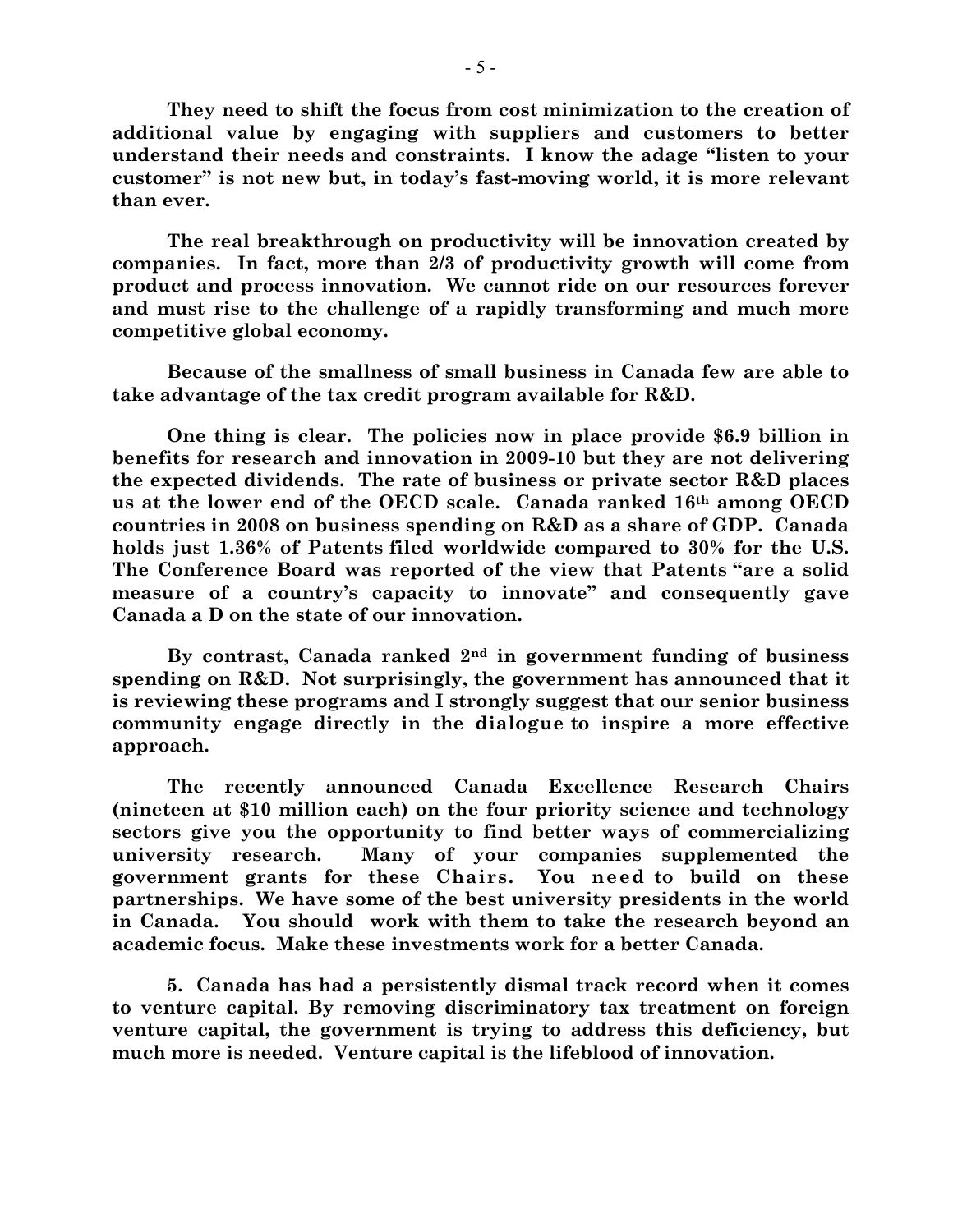**A recent book on the start up success of new business in Israel highlighted this point. And, while many of the ingredients for Israel's spectacular record are unique to Israel, there are lessons Canada could learn from the manner in which venture capital is deployed to spur innovation and new outlets for growth.** 

**We have a reputation for being risk averse, less competitive and reluctant to tackle global opportunities. Caution may well be the hallmark for the success of our financial sector but it is not necessarily a strength in terms of productivity.** 

**We need a higher tolerance for risk and frankly for failure because lessons from what does not work are often as effective as those that do.**

**I suggest a three pronged public private partnership that would establish a \$300 million fund, with \$100 million from government, \$100 million from the private sector and a remaining \$100 million over time from individual investment projects. This fund could be modelled on the Israeli example, overseen by an arms-length board of technical and financial experts (from government and the private sector) and designed specifically to kick start a whole new approach to seed capital for innovation in Canada. The government would be protected disproportionately on the risk aspect whereas the private sector and the individual investors would stand to benefit from a greater proportion of the reward from successful ventures.** 

**6. Next, an old chestnut, one that has been studied endlessly but with minimal results. I am referring to the regulatory over-burden in Canada which is seen by foreign investors as the single, biggest impediment and which you all know is a serious drag on productivity.** 

**The automobile sector is one of the most integrated industries in North America. And yet there are more than 150 different regulations on each side of the border affecting the same North American manufacturers, including those now effectively owned by the government!. There are many more in many more sectors that serve to hobble the efficiency of our otherwise integrated economies. The Canadian Federation of Independent Businesses estimates that our companies spend more than \$30 billion annually to comply with various regulatory requirements."**

**We need to streamline and harmonize what we now have and restrict the tendency to create more uniquely Canadian standards in the years ahead.**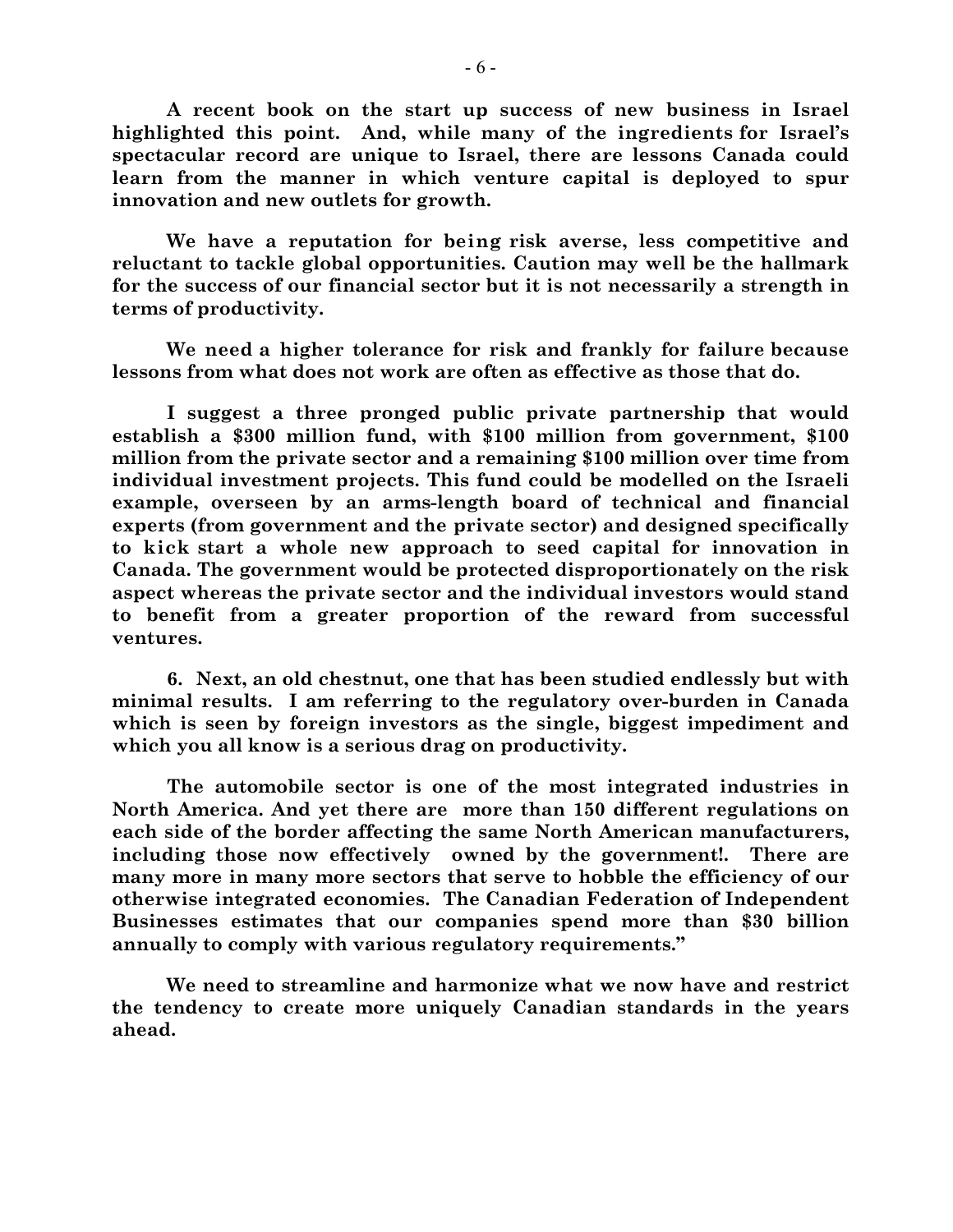**To that end, I suggest that the Prime Minister appoint a Regulatory Czar with a specific one-year mandate to act on the serious analyses already on record and cut through the bureaucratic swamp of overlapping and out-dated regulations that serve no real public policy purpose. There should also be a strict "show cause" stipulation for any new regulatory proposal that differs from that in the U.S.**

**7. Finally, and perhaps most importantly, trade, going global in emerging and advanced economies to spur cross pollinization of ideas, improve competitiveness and deliver better products. The benefits to Canadians on employment and investment as a result of our trade policies in the last quarter century can only be described as remarkable. You were instrumental in the success of our FTA and NAFTA negotiations but you need to be as vigorous in supporting similar initiatives today with the EU and the major Asian economies. Government cannot do these by itself.**

**To accomplish this major task of bringing Canada to a world leadership position on productivity, will require an uncommon degree of political and corporate will.**

**Some years ago the legendary New York Times columnist Scotty Reston came to lunch with me at 24 Sussex, the Prime Minister's official residence in Ottawa. After an impressive 'tour d'horizon' Mr. Reston said: "You know, Prime Minister, for the last 25 years I have opposed every single policy that your friend Ronald Reagan has ever stood for." Then he added: "And during that same period, Ronald Reagan was twice elected Governor of California and twice elected President of the United States."**

**This self deprecatory observation - I thought memorable because of its infrequency at the New York Times – was delivered somewhat ruefully as if Mr. Reston were perplexed by his own admission.**

**But to so wise an observer as Reston the answer surely should have been very clear. It's called leadership - that ineffable, and sometimes magical quality that sets some men and women apart so that millions will follow them as they conjure up new visions and invite their countrymen to dream big and exciting dreams.**

**In his seminal work on Leadership, James MacGregor Burns segregates "transactional" from "transforming" leadership. He writes that it is the transforming leader who "raises the level of human conduct of both leader and led… who responds to fundamental hopes and expectations and who may transcend and even seek to reconstruct the political system rather than simply operate within it".**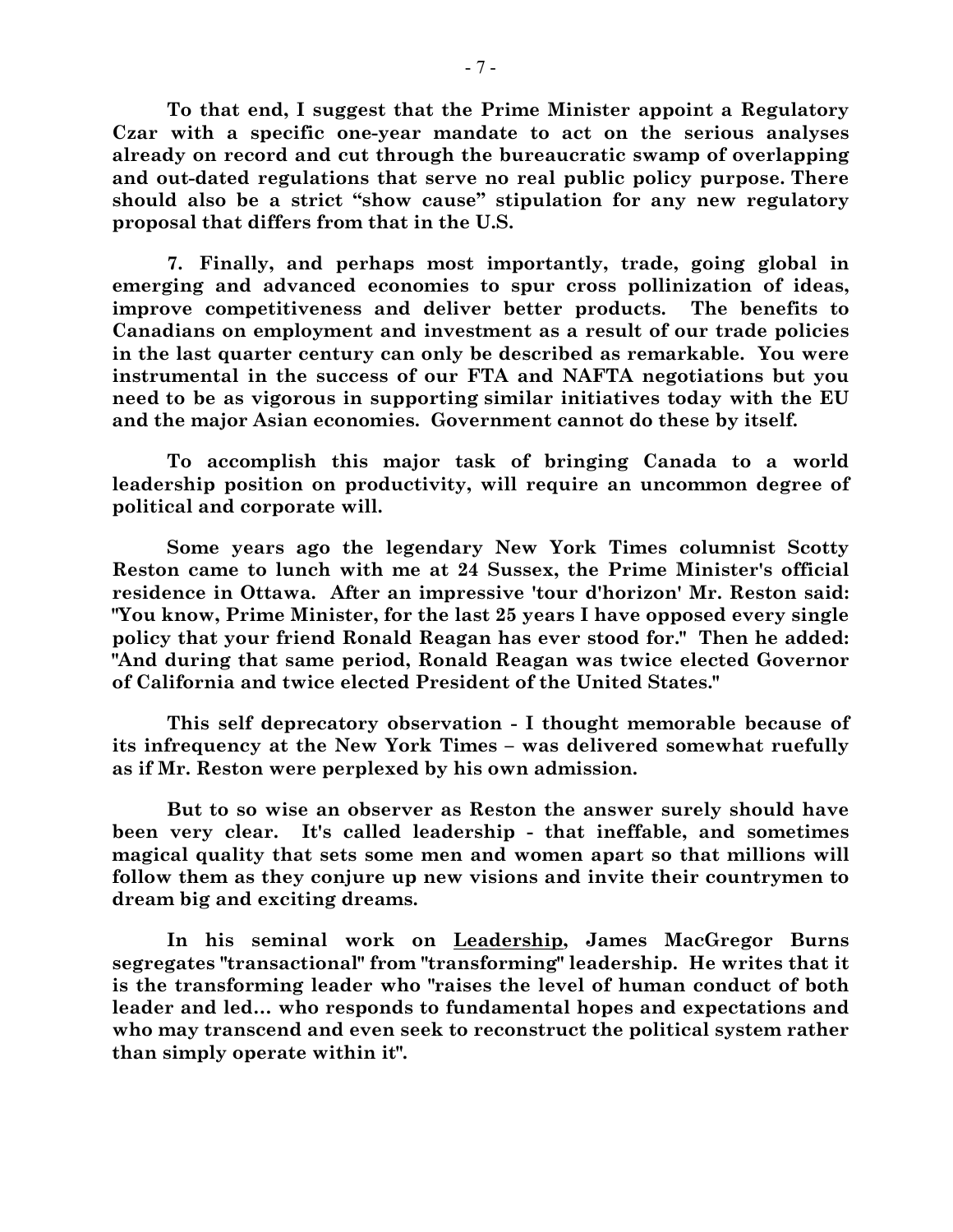**Many suggest that great, inexorable currents of history themselves – and not individual leaders - seal our fate. In my judgment, however, Carlyle was on target when he observed that the right man or woman in the right place at the right time can completely change the course of history. I believe that to be true because I was there to see it happen.**

**In a brilliant address delivered some years ago in Canada, Theodore Sorenson – himself a skilled observer of powerful leaders as Special Counsel to Presidents Kennedy and Johnson – said:**

**"Once in office those who wish to stand up and stand out and leave something enduring behind must build new institutions, not new images. They must look to the next generation not merely the next election. They must talk in terms of fundamental values, not merely costs. They must appeal to our hopes as well as our needs, to what we long to be and what we know is right. That's leadership".**

**The impact of significant public policy decisions is often unclear in the early years. It sometimes takes a considerable period – frequently decades – before the full consequences of an important initiative become apparent.**

**Time is the ally of leaders who placed the defence of principle ahead of the pursuit of popularity. And history has little time for the marginal roles played by the carpers and complainers and less for their opinions. History tends to focus on the builders, the deciders, the leaders, - in government, business, education, culture, etc... - because they are the men and women whose contributions have shaped the destiny of their nations.**

**Canada like other privileged nations, is often extremely resistant to change. Deep and important structural changes are indispensable however to maintain a growing economy and ensure the flourishing of peace and liberty and they can only be brought about by a firm expression of political will.**

**As a contemporary observer noted some years ago: "In a nation ruled by polls and ratings, where even newspapers hire focus groups to see what kind of news readers want, we are losing sight of something we should have learned as teen-agers: Just because something is popular doesn't mean it's right."**

**Presidents and Prime Ministers are not chosen to seek popularity. They are chosen to provide leadership. There are times when voters must be told not what they want to hear but what they have to know.**

**And what they have to know is a quotation from the book of proverbs inscribed on the Peace Tower in Ottawa: "Where there is no vision, the people perish".**